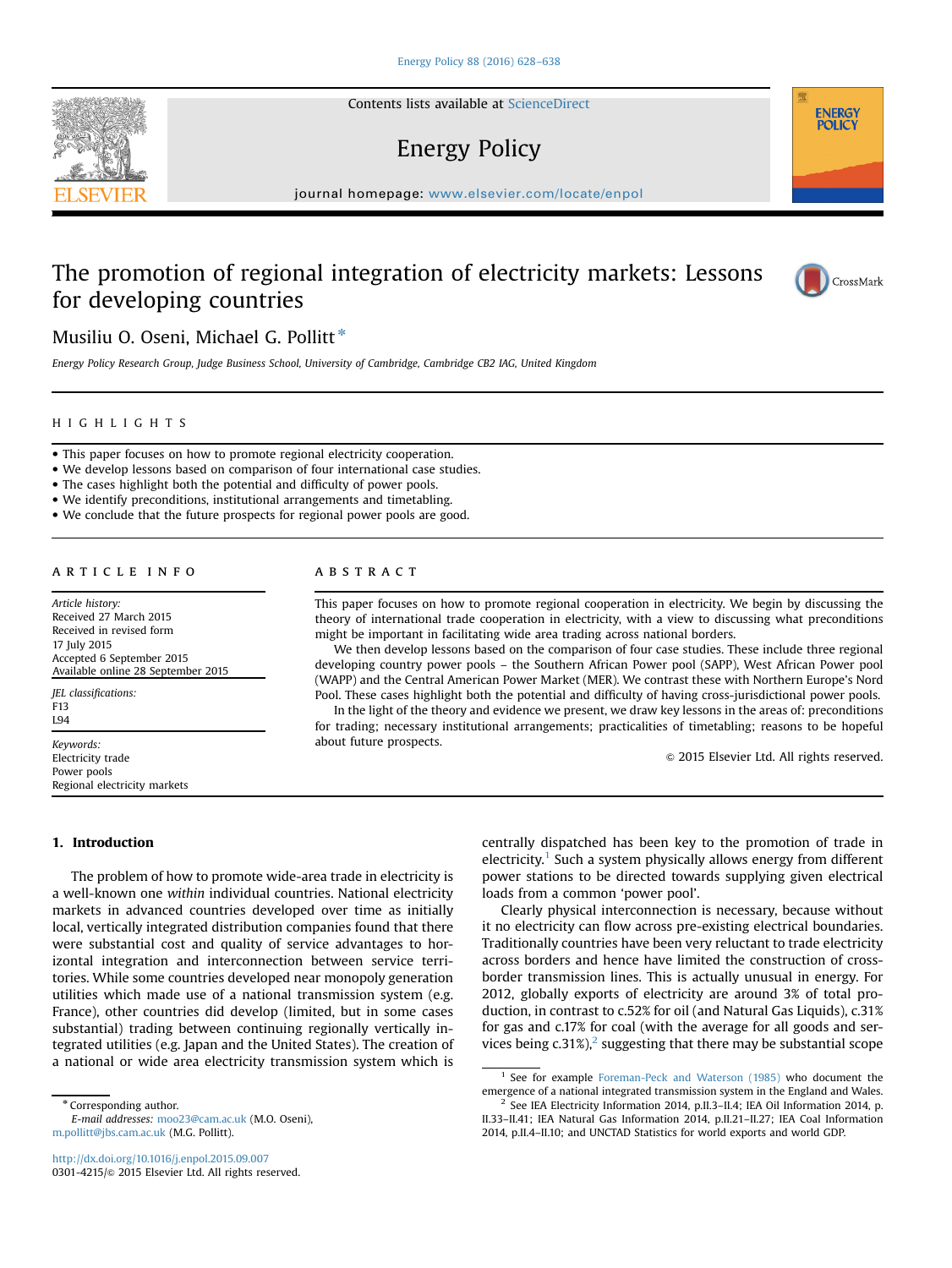for increased trade in electricity across the world.

This paper will focus on the institutional arrangements for facilitating electricity cooperation. We have in mind the application of the lessons in the paper to other regions, such as the South Asia Region (SAR), namely Afghanistan, Bangladesh, Bhutan, India, Maldives, Nepal, Pakistan and Sri Lanka. These countries are part of a free trade area – SAFTA (South Asian Free Trade Area, formed in 2006).The South Asia Region currently exhibits very little trade in electricity but exhibits significant potential for beneficial trade.

We begin by discussing the theory of international trade cooperation in electricity, with a view to discussing what preconditions might be important in facilitating wide area trading across national borders. Next we will introduce four case studies. Arguably, the most successful international power market in the world is Nord Pool (which includes Norway, Sweden, Finland and Denmark). We compare this with three regional developing country power pools – the Southern African Power pool (SAPP), West African Power pool (WAPP) and the Central American Power Market (MER). We will then go on to draw key general lessons on the promotion of electricity trade across borders based on the theory and experience.

## 2. The theory of cooperation and international trade applied to electricity

In thinking about the institutional arrangements that might facilitate increased cross border trade in electricity, it is useful to think about ideal electricity market design and institutions. Hogan (1995) suggests that a wholesale pool spot market and an independent system operator (ISO) should go together. This is because short term generator dispatch and short term transmission system operation are 'two sides of the same coin' (Hogan, 1995, p. 26). This suggests that power trading should be associated with an institution which is also responsible for the operation of the transmission system in real time. Hogan (1998) suggests that nodal pricing of the transmission system access is also desirable unless the networks are relatively simple. Thus the US Standard Market Design – which incorporates these ideas – may be the most sophisticated market design for wide area trading, but it may not be necessary for international trade in electricity.

Other designs may work, but the institutional design of markets is undoubtedly important. Stoft (1996) correctly predicted (prior to the California electricity crisis of 2001) that the institutional conflict between the California ISO and the California Power Exchange might decrease system reliability and lead to inefficient dispatch! Efficient market design is also about the participation of the demand side in the wholesale electricity market. This is increasing in importance in many of the most sophisticated markets, such as PJM and New York (see Walawalkar et al. (2010)). For many countries demand side response inside their own country might be much cheaper at the margin than expanding international imports of power.

A key point about market design is the need for sufficient transmission capacity. Fürsch et al. (2013), in their examination of the European Union (EU), suggest that cost optimal trading within the EU would require 76% more transmission capacity. It is important to note that transmission capacity is not just required at the border to facilitate cross border trading. Loop flows in the electricity system mean that the ability to export/import electricity across one transmission link is dependant on the absence of congestion on other transmission lines, which may be internal to one or other country. Without sufficient transmission capacity cross border trade is going to be limited.

The degree of sophistication in markets may be limited when moving to cross border markets. Brunekreeft et al. (2005) note that locational marginal prices (LMPs) as recommended by Hogan and practiced in the PJM area of the eastern US may be desirable in the EU, but they are unlikely to be politically viable. This may explain why the EU has promoted market coupling between national markets and allows some merchant interconnection, rather than LMPs. Pérez-Arriaga and Olmos (2005) suggest that the problem that LMPs try to solve in the US with  $200+$  control areas is much less in the EU with 17 to 27 control areas. Clearly having congestion constraints (and their associated prices) imposed internationally is difficult to sell to national politicians.

International trade is always mutually beneficial under the assumption of costless adjustment of factors of production (and the other assumptions of the Heckscher–Ohlin model of international trade). However this assumption of costless adjustment is not clearly satisfied when it comes to the sectors affected by electricity trading. While one might assume that factors of production in the electricity sector can be moved to other sectors (the capital, labour and materials employed in fossil fuel based power production are reasonably fungible), it is not so obvious for electricity intensive industries. These industries, such as mining, glass, chemicals, may be dependant on cheap domestic power. If increased power exports leads to rising domestic electricity prices, this may undermine their comparative advantage, necessitating wider (costly) factor allocation adjustment within the economy.

International trade in electricity may however alter the risk profile around electricity prices. This is a version of the 'energy security' problem. In theory if two countries begin trading electricity this will normally provide some insurance against large shocks to electricity prices. This will be the case where their domestic supply/demand risks are either independent or negatively correlated. However clearly there will be some imported price volatility and the possibility of a large supply/demand shock in one country inducing a large price effect in the other country, which it could have avoided under a no-trade (autarky) in electricity situation.

Over time, there is the possibility that dependence on imports of electricity might develop and domestic production facilities might close. This could expose an importing country to a hold up problem if the other country refuses to export. However, in reality these would seem to be second order (and manageable) risks associated with increased trade dependence. It is worth pointing out that such energy security risk is two – sided, as the exporting country might become equally dependant on the export revenue from electricity sales. $3$ 

Trade theory has become increasingly concerned with considering departures from the assumptions of the basic Heckscher– Ohlin model. Markusen (1981) showed that if markets were initially monopolised a large country opening up to trade might suffer a loss of welfare due to the competition from another monopolist in the other country in a two country trade model. However Lahiri and Ono (1996) show that this result does not hold if new firms enter. Trade liberalisation becomes beneficial again. The general result of Dixit and Norman (1986) emphasises that trade can always be made beneficial as long as consumption and income taxes can be used to compensate losers within an economy.

An important question in international trade theory is whether trade worsens the natural environment. This might be a concern for electricity trading where exploiting low cost resources might involve burning more coal in a low generation cost country. Antweiler et al. (2001) find that trade is generally good for the

 $3$  We discuss the dependence of Bhutan government revenue on electricity export income in the final section. This surely makes them a more reliable supplier of electricity than would otherwise be the case.